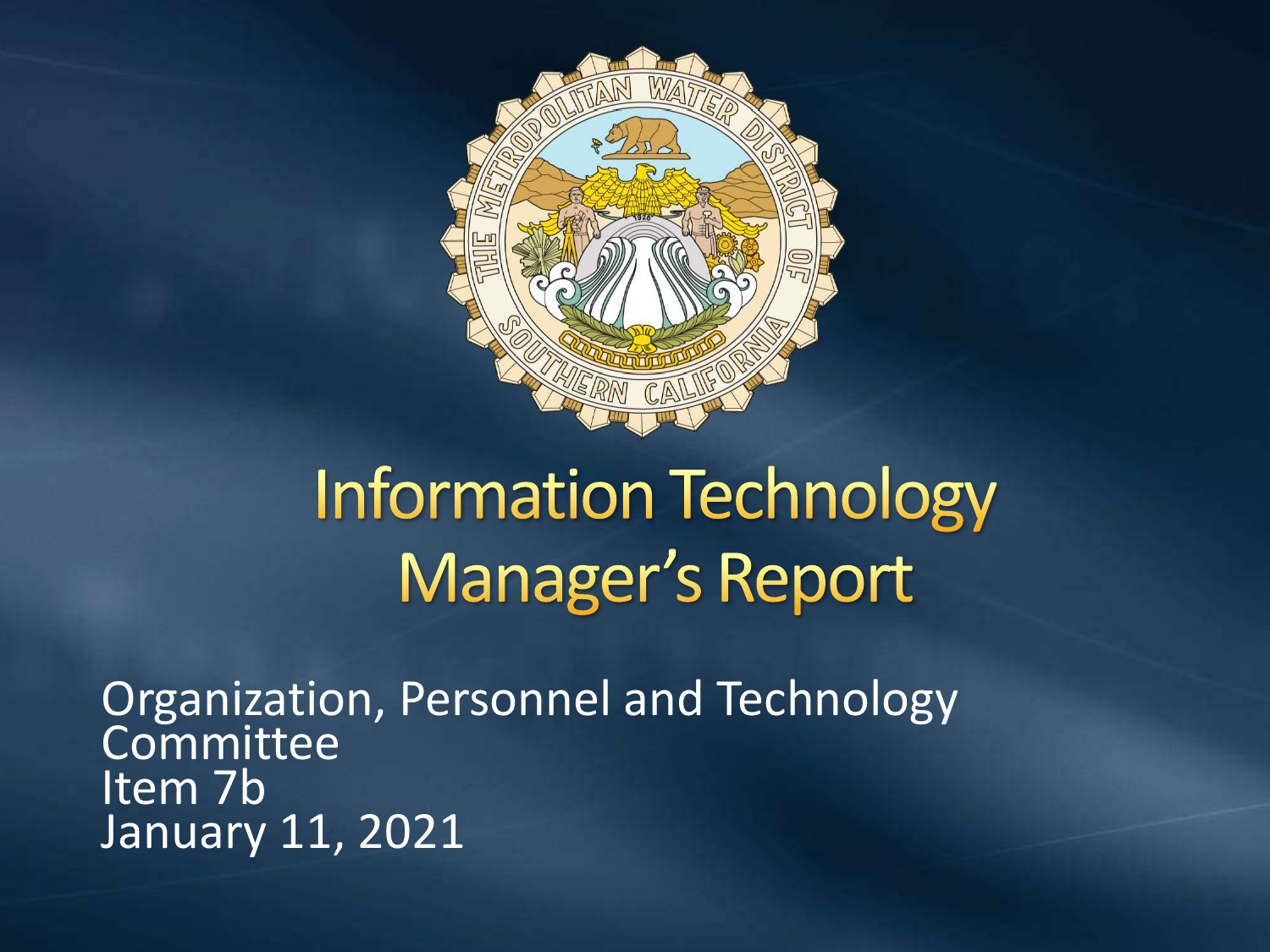#### **Information Technology**

- **Data centers** with over 700 servers (physical & virtual) that provide processing and backup for over 200 applications and 700 terabytes of data storage
- **Network infrastructure** supporting the enterprise  $\bullet$ (Business and SCADA) comprised of 29 primary sites, 73 microwave sites, and multiple internet paths enabling communication of 25,000 computer devices and 50 terabytes of traffic daily
- $\bullet$ **Communications (VoIP)** enabling 1.7 million phone calls and 688,000 voicemail messages annually
- $\bullet$ **Cybersecurity** providing monitoring, detection and alerting of data disclosure or alteration and prevention of unauthorized system access across Metropolitan's service area
- $\bullet$ **Enterprise Business and Water Operations** applications supporting day-to-day business and water systems operations
- **IT Service Desk** servicing over 2,400 computers and  $\bullet$ resolution of 2,000 tickets monthly











OP&T Committee The Item 7b, Slide 2 January 11, 2021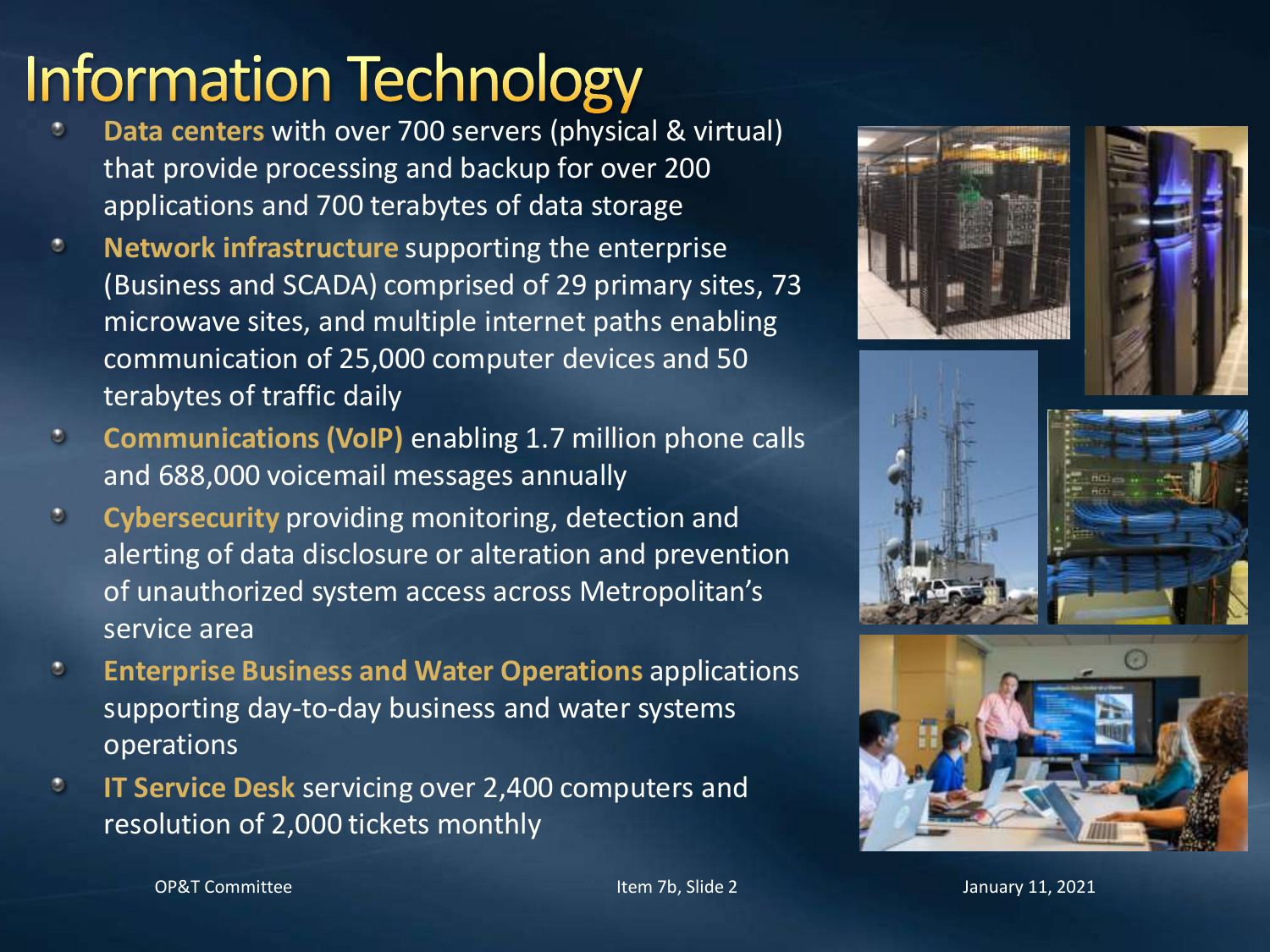### 2020 Annual Ops Data



OP&T Committee The Item 7b, Slide 3 January 11, 2021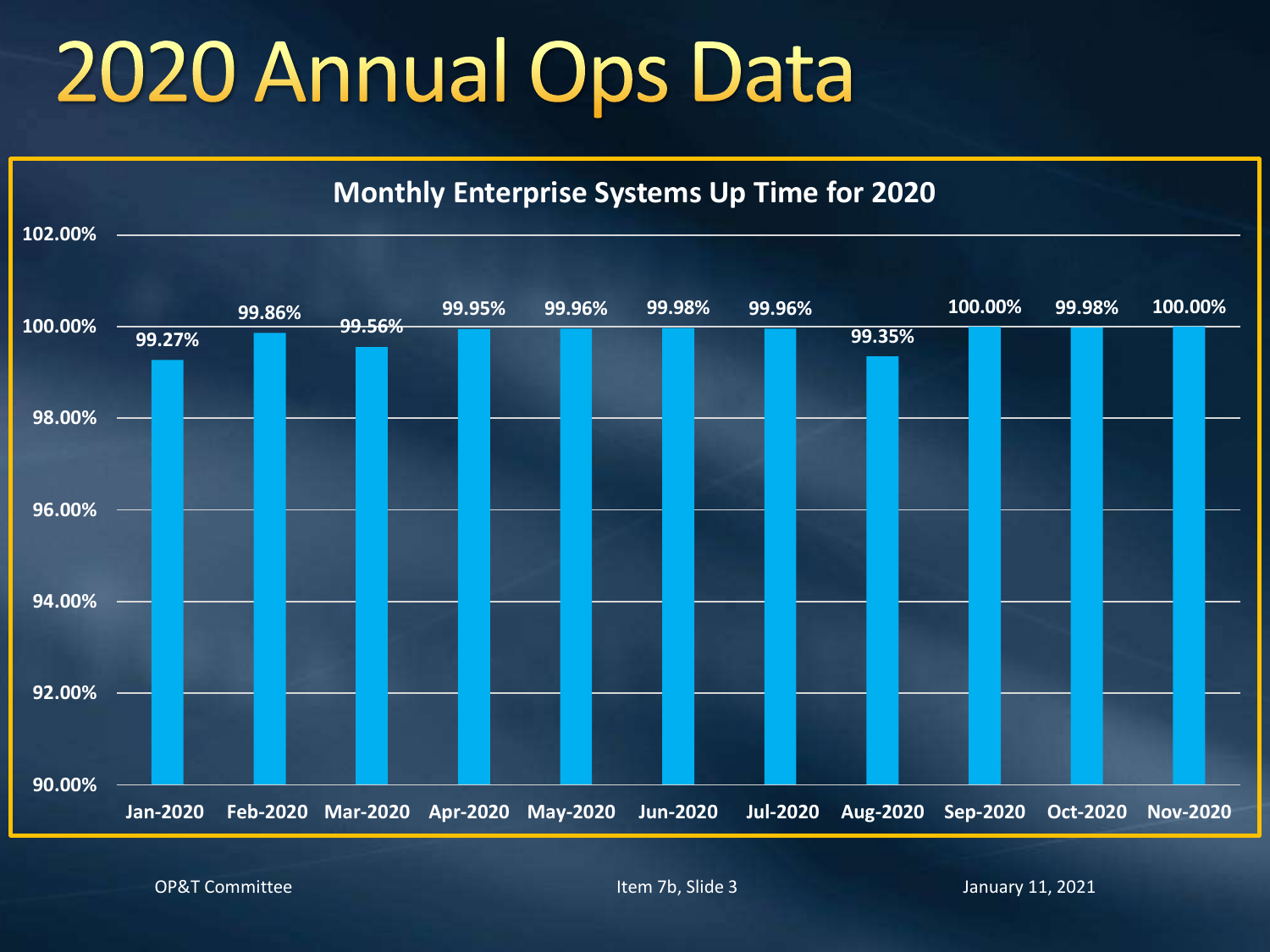### 2020 Annual Ops Data



**Total Annual Tickets: Service Desk = 24,263 iHub = 3,737** 

OP&T Committee The Item 7b, Slide 4 January 11, 2021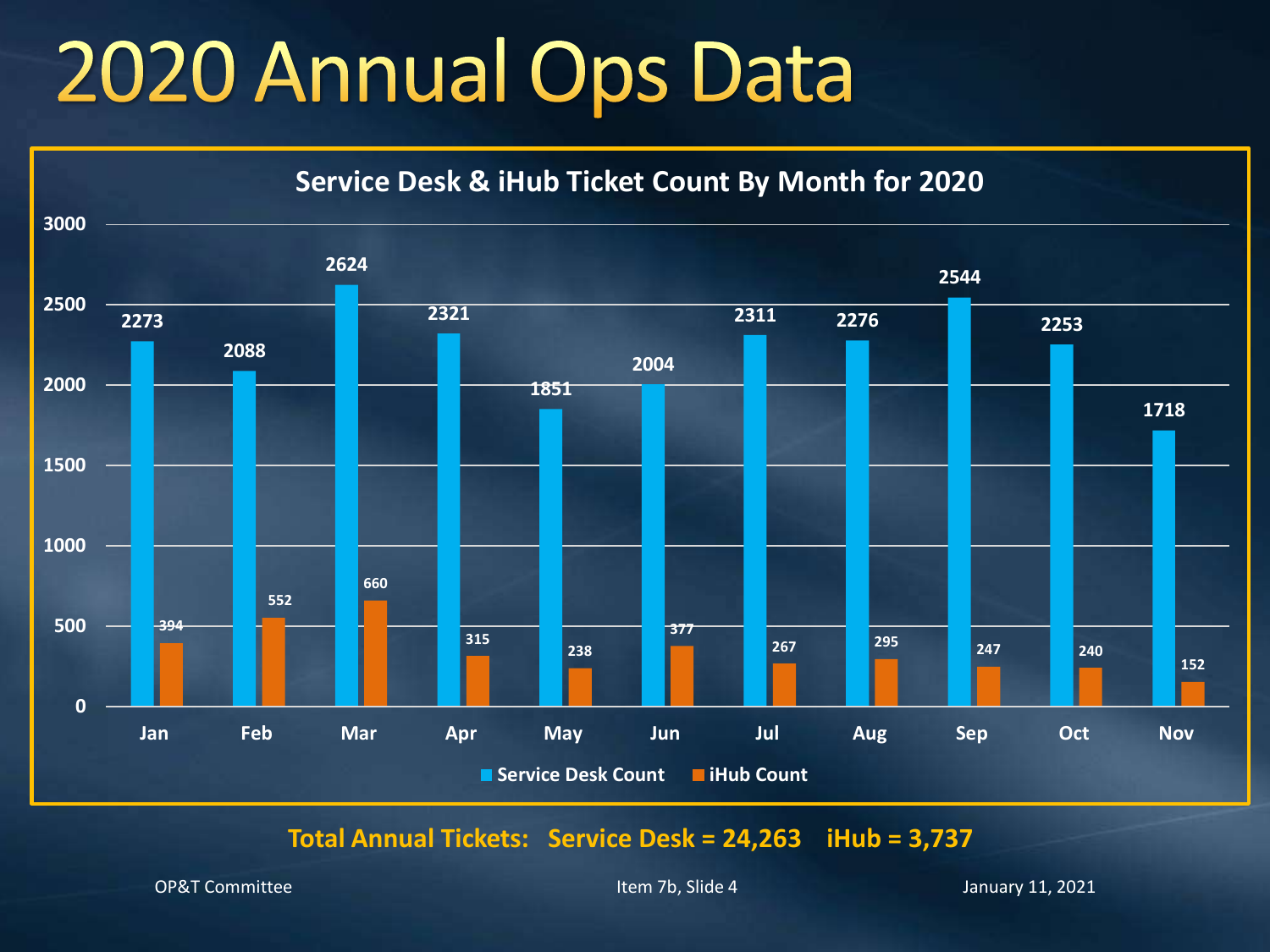### 2020 Annual Ops Data



OP&T Committee The Item 7b, Slide 5 January 11, 2021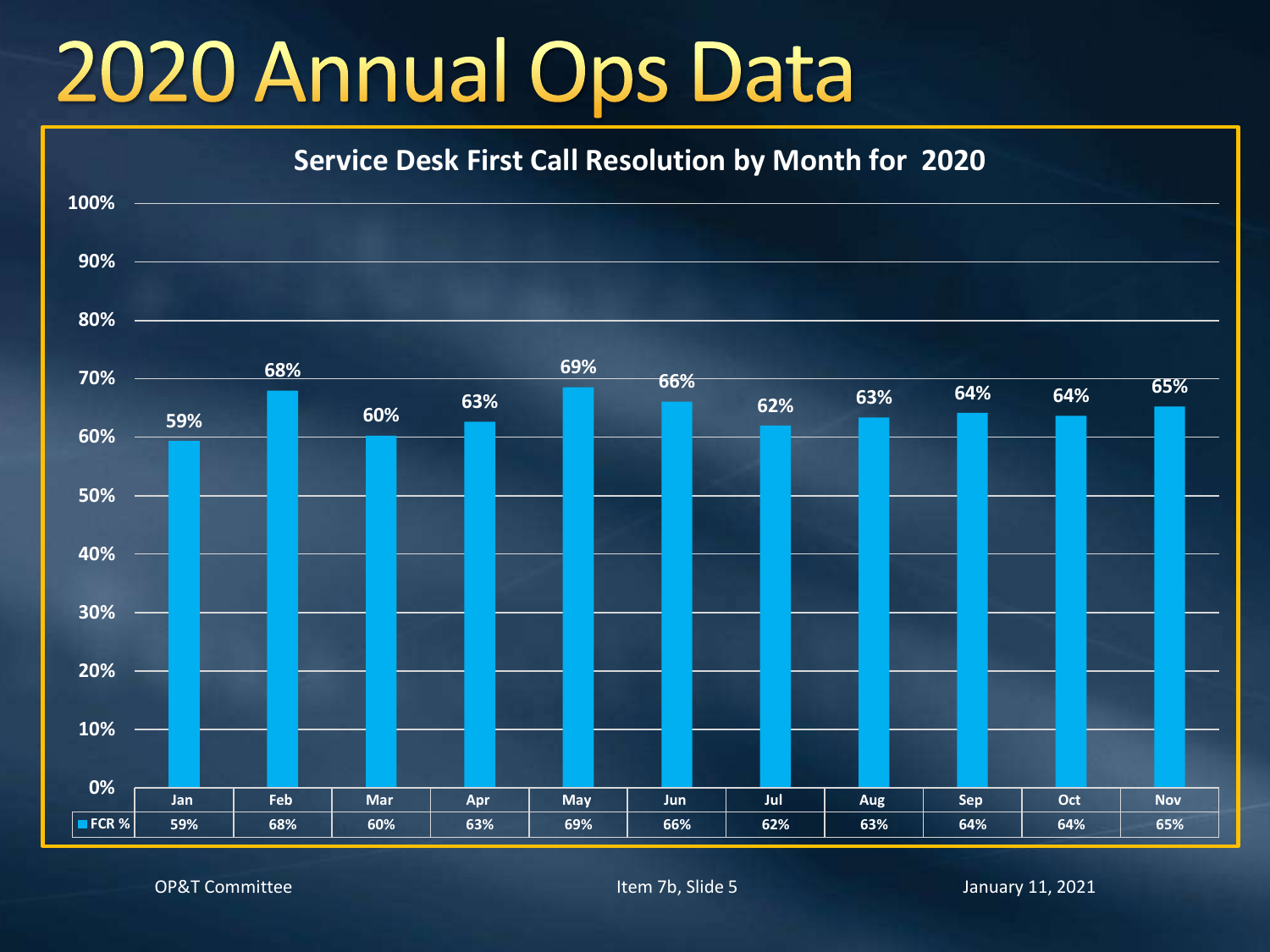# **IT Support for Telecommuting**

- Increased Virtual Private Network (VPN) ۰ licensing
	- 800+ daily usage ۰
	- Upgraded fail-over capacity for uninterrupted access to  $\bullet$ network and applications
- **Built remote terminal servers** 
	- $\bullet$ Allows for network access from non-MWD computer
	- 100+ daily usage  $\bullet$
	- Multi-factor authentication security $\bullet$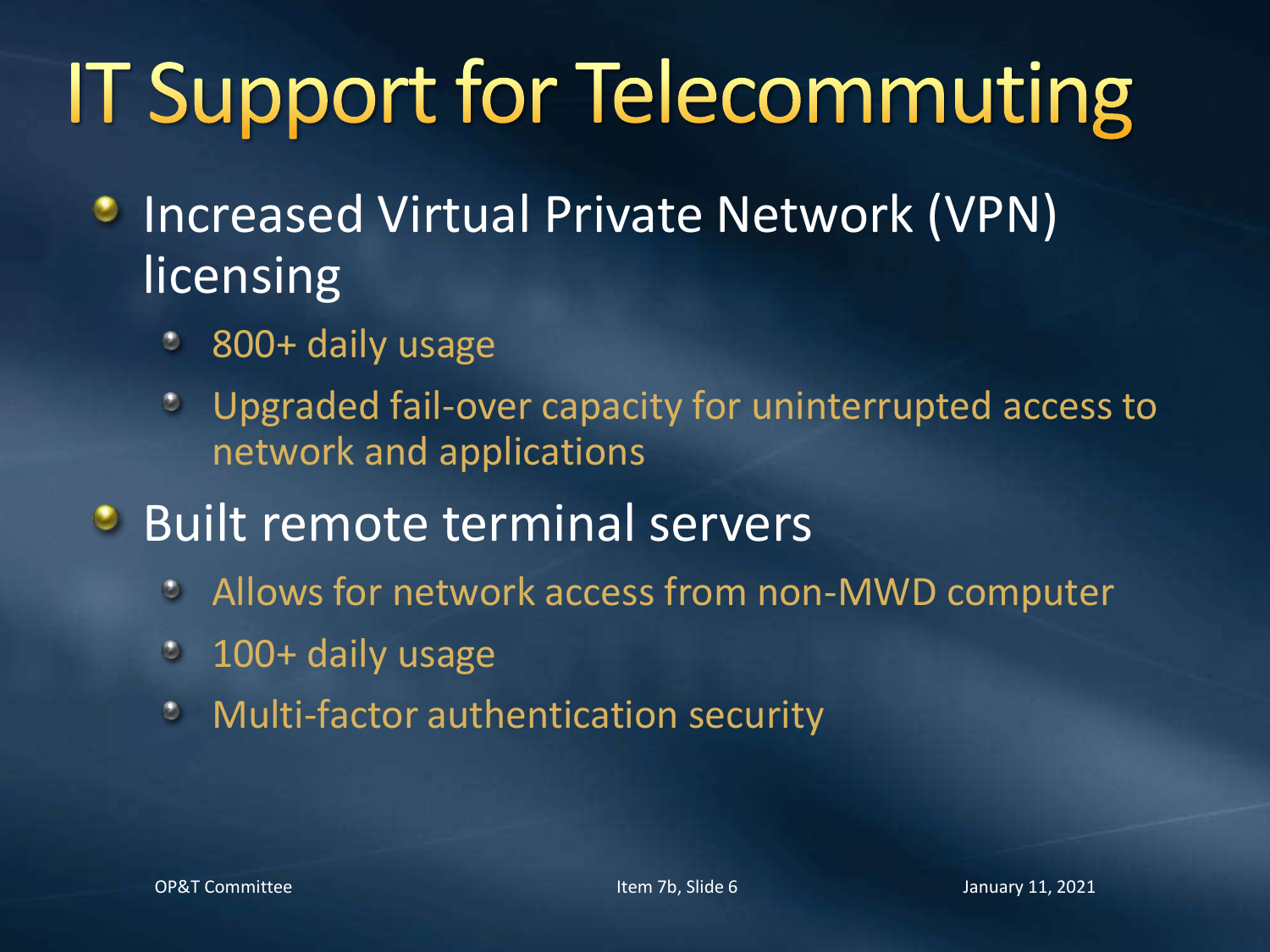# **IT Support for Telecommuting**

- **Acquired enterprise Zoom licensing** 
	- Developed security protocols for usage ۰
- **•** Purchased additional laptops
	- 350+ laptops deployed
	- <sup>o</sup> "No contact" pickup
	- **Multi-factor authentication security**

**• Supported Board and Committee Meetings** 

**Supported GM Town Hall Meetings**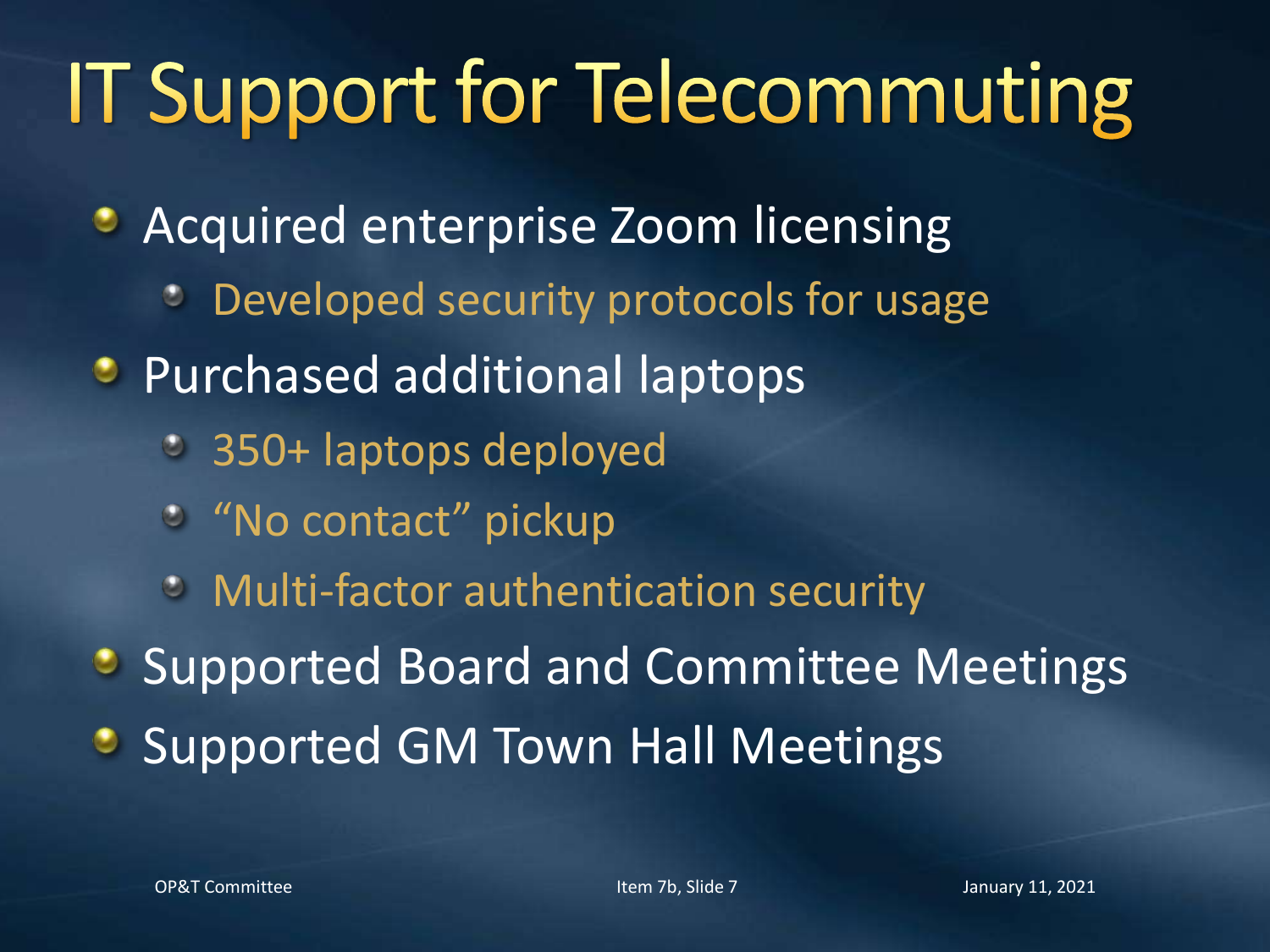#### Major Accomplishments-**Enterprise Business Systems**

- Migrated myHR/PeopleSoft to Oracle Cloud, our first Enterprise ٠ application in the cloud
- Implemented the Families First Coronavirus Response Act ۰ regulatory changes to myHR and WorkTech time entry
- Implemented a new Energy Scheduling System to meet  $\bullet$ regulatory requirements of reporting hourly estimates of MWD energy production at our 16 hydroelectric power plants to the public utility commission
- Successfully migrated over 130 SharePoint Workflows to Power ۰ Automate after Microsoft deprecated them with short notice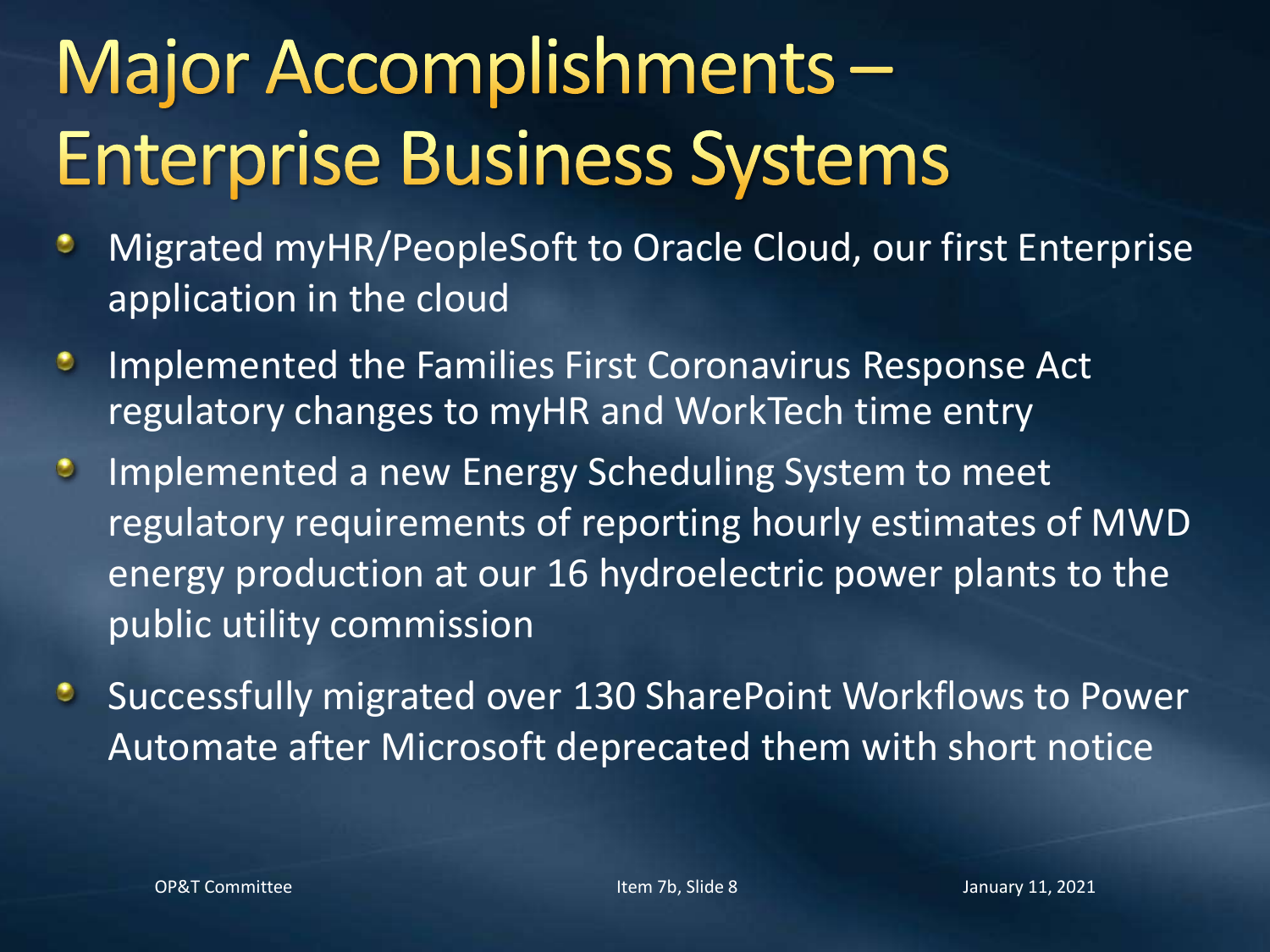#### Major Accomplishments-**Enterprise Business Systems**

- Implemented an Off-boarding application to streamline the ٠ Employee separation process
- Implemented Interim Enhanced Surface Water Treatment Rule ۰ Dashboard to quickly view parts of compliance that need to be investigated for all treatment plants
- Implemented Rideshare Data Mart/Dashboard to automate data  $\bullet$ extraction from different sources and generation of reports for various costs and subsidies
- As part of Project Controls Reporting System project, made ۰ significant changes to E-Business suite, myHR, WorkTech and supported integration with Primavera and Cognos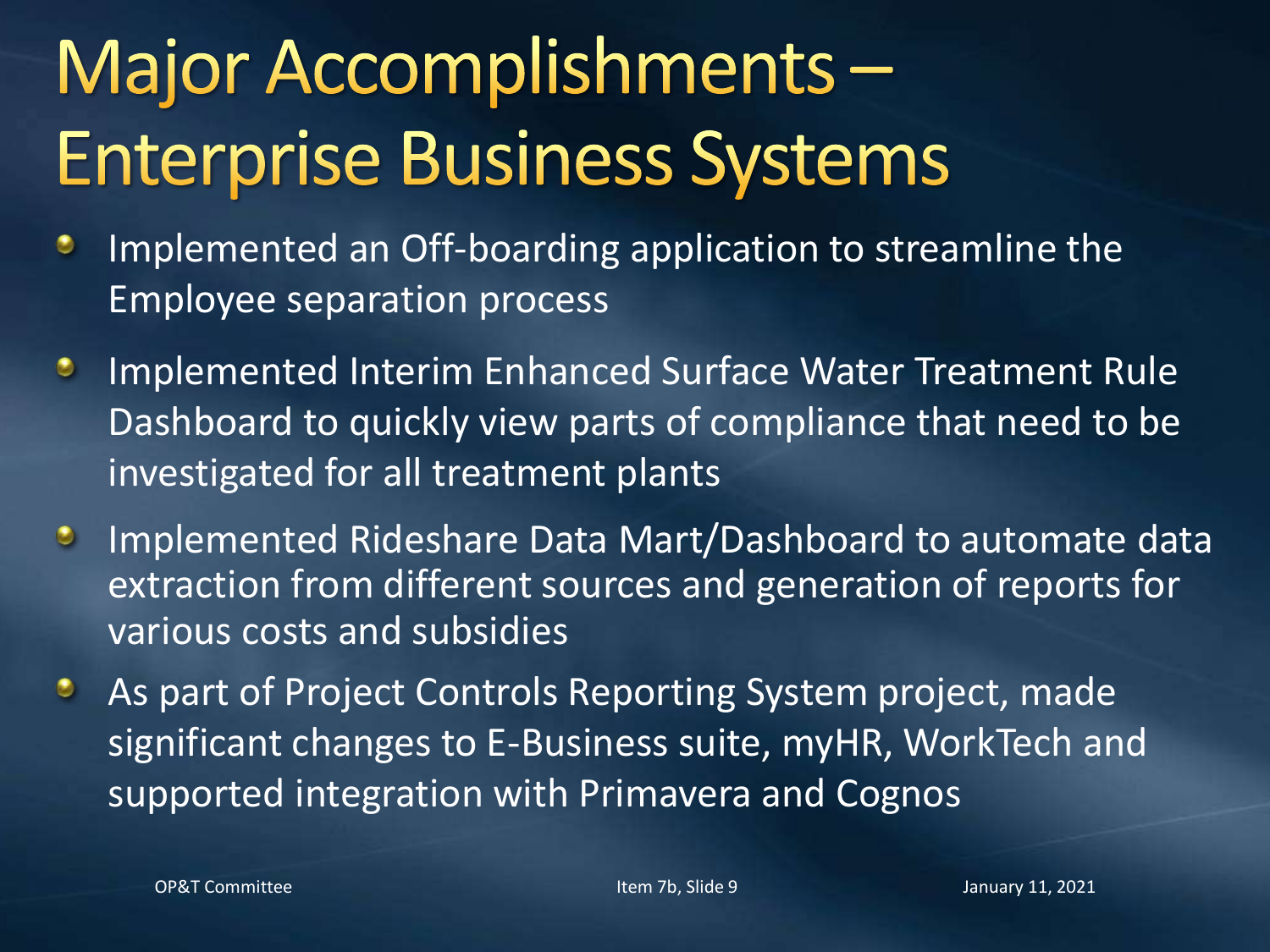#### Major Accomplishments-**Enterprise Water Systems**

- Implemented LIMS remote access from home during the pandemic
- **Developed WQ iOS Water Sampling** Collection Mobile Application
- **C** Completed Wadsworth Control and Protection System upgrade



| 12.4 日本学生学生学生<br>■ 中心空间解除 日<br>算法<br>North and Act of Marie 400 feet<br><b>Tech Take</b><br><b>Text</b><br><b>O</b> STEAM<br>SW Maps |                                                                         |                                                                                                                                                                                                                                 | 1 周 8 8 8 4 H H                                                                                                                                                                                                                                                        | $-1.9$                                                                                                     |
|--------------------------------------------------------------------------------------------------------------------------------------|-------------------------------------------------------------------------|---------------------------------------------------------------------------------------------------------------------------------------------------------------------------------------------------------------------------------|------------------------------------------------------------------------------------------------------------------------------------------------------------------------------------------------------------------------------------------------------------------------|------------------------------------------------------------------------------------------------------------|
|                                                                                                                                      |                                                                         |                                                                                                                                                                                                                                 |                                                                                                                                                                                                                                                                        |                                                                                                            |
|                                                                                                                                      |                                                                         |                                                                                                                                                                                                                                 |                                                                                                                                                                                                                                                                        |                                                                                                            |
|                                                                                                                                      |                                                                         |                                                                                                                                                                                                                                 |                                                                                                                                                                                                                                                                        |                                                                                                            |
|                                                                                                                                      | Paradition.                                                             | Tuesda Edi                                                                                                                                                                                                                      | <b>Business</b>                                                                                                                                                                                                                                                        | 4 Innetty Villa                                                                                            |
|                                                                                                                                      | <b>ESPECIFIE</b>                                                        | <b>We Benefits</b>                                                                                                                                                                                                              | temporate                                                                                                                                                                                                                                                              | <b>State Transf</b>                                                                                        |
| Make of Aspect<br><b>49 JULIANI</b>                                                                                                  | <b>AUXIDENTIAL R</b>                                                    | <b>Britishing</b>                                                                                                                                                                                                               | HOUR LAND                                                                                                                                                                                                                                                              | <b>Executive</b>                                                                                           |
| <b>DIAC LINES</b><br>AP JECKAR<br><b>COLLEGE</b><br>Mille Jacket                                                                     | <b><i><u><i><u><b>REGISTER</b></u></i></u></i></b><br><b>EMMINISTRA</b> | <b>Jecksone</b><br>Arkentin                                                                                                                                                                                                     | 101031-0110<br>100201-0179                                                                                                                                                                                                                                             | 4941-002<br><b>Rake Street</b>                                                                             |
| <b>Highly Project</b><br>alla billiaren e                                                                                            | FURNISHER                                                               | <b>Architecture</b>                                                                                                                                                                                                             | 1505M MATH.                                                                                                                                                                                                                                                            | <b>Site Town</b>                                                                                           |
| ATM 17 MHz<br><b>QLOUNT</b>                                                                                                          | <b>EUGELIZEA</b>                                                        | ariusnine.                                                                                                                                                                                                                      | 101031-0076                                                                                                                                                                                                                                                            | <b>Grand Consul</b>                                                                                        |
|                                                                                                                                      |                                                                         |                                                                                                                                                                                                                                 |                                                                                                                                                                                                                                                                        | <b>Bidden Commer</b><br><b>Died Toyota</b>                                                                 |
|                                                                                                                                      |                                                                         | distante                                                                                                                                                                                                                        | 100121-0022                                                                                                                                                                                                                                                            | <b>Digital Council</b>                                                                                     |
|                                                                                                                                      |                                                                         |                                                                                                                                                                                                                                 |                                                                                                                                                                                                                                                                        | <b>SALTAN</b><br><b>British Towns</b>                                                                      |
|                                                                                                                                      |                                                                         |                                                                                                                                                                                                                                 |                                                                                                                                                                                                                                                                        |                                                                                                            |
|                                                                                                                                      |                                                                         |                                                                                                                                                                                                                                 |                                                                                                                                                                                                                                                                        |                                                                                                            |
|                                                                                                                                      |                                                                         |                                                                                                                                                                                                                                 |                                                                                                                                                                                                                                                                        |                                                                                                            |
|                                                                                                                                      |                                                                         |                                                                                                                                                                                                                                 |                                                                                                                                                                                                                                                                        |                                                                                                            |
|                                                                                                                                      |                                                                         |                                                                                                                                                                                                                                 |                                                                                                                                                                                                                                                                        |                                                                                                            |
|                                                                                                                                      |                                                                         |                                                                                                                                                                                                                                 |                                                                                                                                                                                                                                                                        |                                                                                                            |
|                                                                                                                                      |                                                                         |                                                                                                                                                                                                                                 |                                                                                                                                                                                                                                                                        | u                                                                                                          |
|                                                                                                                                      |                                                                         |                                                                                                                                                                                                                                 |                                                                                                                                                                                                                                                                        |                                                                                                            |
|                                                                                                                                      |                                                                         |                                                                                                                                                                                                                                 |                                                                                                                                                                                                                                                                        |                                                                                                            |
|                                                                                                                                      |                                                                         |                                                                                                                                                                                                                                 |                                                                                                                                                                                                                                                                        |                                                                                                            |
|                                                                                                                                      |                                                                         |                                                                                                                                                                                                                                 |                                                                                                                                                                                                                                                                        |                                                                                                            |
|                                                                                                                                      |                                                                         |                                                                                                                                                                                                                                 |                                                                                                                                                                                                                                                                        |                                                                                                            |
|                                                                                                                                      |                                                                         |                                                                                                                                                                                                                                 |                                                                                                                                                                                                                                                                        |                                                                                                            |
|                                                                                                                                      |                                                                         |                                                                                                                                                                                                                                 |                                                                                                                                                                                                                                                                        |                                                                                                            |
|                                                                                                                                      |                                                                         |                                                                                                                                                                                                                                 |                                                                                                                                                                                                                                                                        |                                                                                                            |
|                                                                                                                                      |                                                                         |                                                                                                                                                                                                                                 |                                                                                                                                                                                                                                                                        |                                                                                                            |
|                                                                                                                                      | Ш                                                                       |                                                                                                                                                                                                                                 |                                                                                                                                                                                                                                                                        |                                                                                                            |
|                                                                                                                                      |                                                                         |                                                                                                                                                                                                                                 |                                                                                                                                                                                                                                                                        |                                                                                                            |
|                                                                                                                                      |                                                                         | 2.35                                                                                                                                                                                                                            | bat =                                                                                                                                                                                                                                                                  |                                                                                                            |
|                                                                                                                                      |                                                                         |                                                                                                                                                                                                                                 |                                                                                                                                                                                                                                                                        |                                                                                                            |
|                                                                                                                                      |                                                                         |                                                                                                                                                                                                                                 |                                                                                                                                                                                                                                                                        |                                                                                                            |
|                                                                                                                                      |                                                                         |                                                                                                                                                                                                                                 |                                                                                                                                                                                                                                                                        |                                                                                                            |
|                                                                                                                                      |                                                                         |                                                                                                                                                                                                                                 |                                                                                                                                                                                                                                                                        |                                                                                                            |
|                                                                                                                                      |                                                                         |                                                                                                                                                                                                                                 |                                                                                                                                                                                                                                                                        |                                                                                                            |
|                                                                                                                                      |                                                                         |                                                                                                                                                                                                                                 |                                                                                                                                                                                                                                                                        |                                                                                                            |
|                                                                                                                                      |                                                                         |                                                                                                                                                                                                                                 |                                                                                                                                                                                                                                                                        |                                                                                                            |
|                                                                                                                                      |                                                                         |                                                                                                                                                                                                                                 |                                                                                                                                                                                                                                                                        |                                                                                                            |
|                                                                                                                                      |                                                                         |                                                                                                                                                                                                                                 | <b>CONNECT CO</b>                                                                                                                                                                                                                                                      |                                                                                                            |
|                                                                                                                                      |                                                                         |                                                                                                                                                                                                                                 |                                                                                                                                                                                                                                                                        |                                                                                                            |
|                                                                                                                                      |                                                                         |                                                                                                                                                                                                                                 |                                                                                                                                                                                                                                                                        |                                                                                                            |
|                                                                                                                                      |                                                                         |                                                                                                                                                                                                                                 |                                                                                                                                                                                                                                                                        |                                                                                                            |
|                                                                                                                                      |                                                                         |                                                                                                                                                                                                                                 |                                                                                                                                                                                                                                                                        |                                                                                                            |
|                                                                                                                                      |                                                                         |                                                                                                                                                                                                                                 |                                                                                                                                                                                                                                                                        |                                                                                                            |
|                                                                                                                                      |                                                                         |                                                                                                                                                                                                                                 |                                                                                                                                                                                                                                                                        |                                                                                                            |
| mar.                                                                                                                                 |                                                                         |                                                                                                                                                                                                                                 |                                                                                                                                                                                                                                                                        |                                                                                                            |
|                                                                                                                                      | <b>CALLED</b><br><b>CENTRAL</b><br>149.91861<br>sir motor<br>WE SEE WAY | 2000 Milano<br>Web Lives<br><b>BELIEU</b><br><b>OFFICIATION</b><br><b>Brid informa</b><br>site: LV-2<br>aliquot count:<br>temp:<br>tot Cl <sub>2</sub> :<br>free Cl <sub>2</sub> :<br>flow:<br>comments:<br>collect time: 15:35 | <b>FAMILIAN A</b><br>Arbusone<br>0.00003990<br><b>Juliannia</b><br>41002114-01<br><b><i><u>DISCONDINERS</u></i></b><br>Ackeline<br><b>Listenswei</b><br>actuals.<br>user: u08350<br>2020-05304-01-1<br>17.9<br>data E<br>pHtM<br>distant.<br>CRAY<br>Sound, if needed. | <b>LEGAL CALL TAN</b><br>Hara vierra.<br>TERRIT MOUR<br>TARGETIMES.<br>one misson<br><b>CALL THIS RUN.</b> |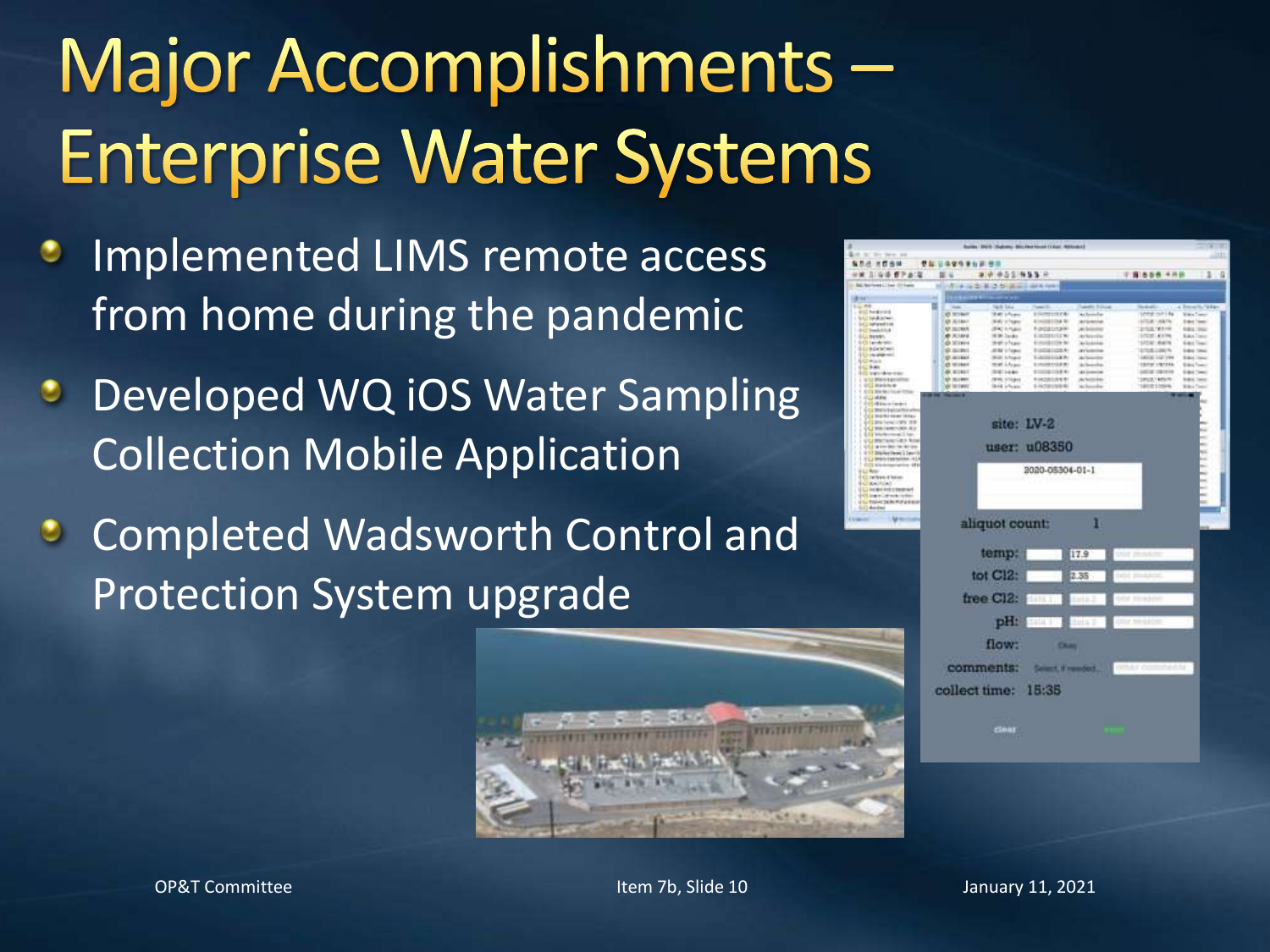#### Major Accomplishments-**Enterprise Water Systems**

- Deployed Emergency Operations Common Operating Picture GIS Mapping Application & Dashboard
- **Designed & built low-cost UV** disinfecting light boxes in response to COVID-19



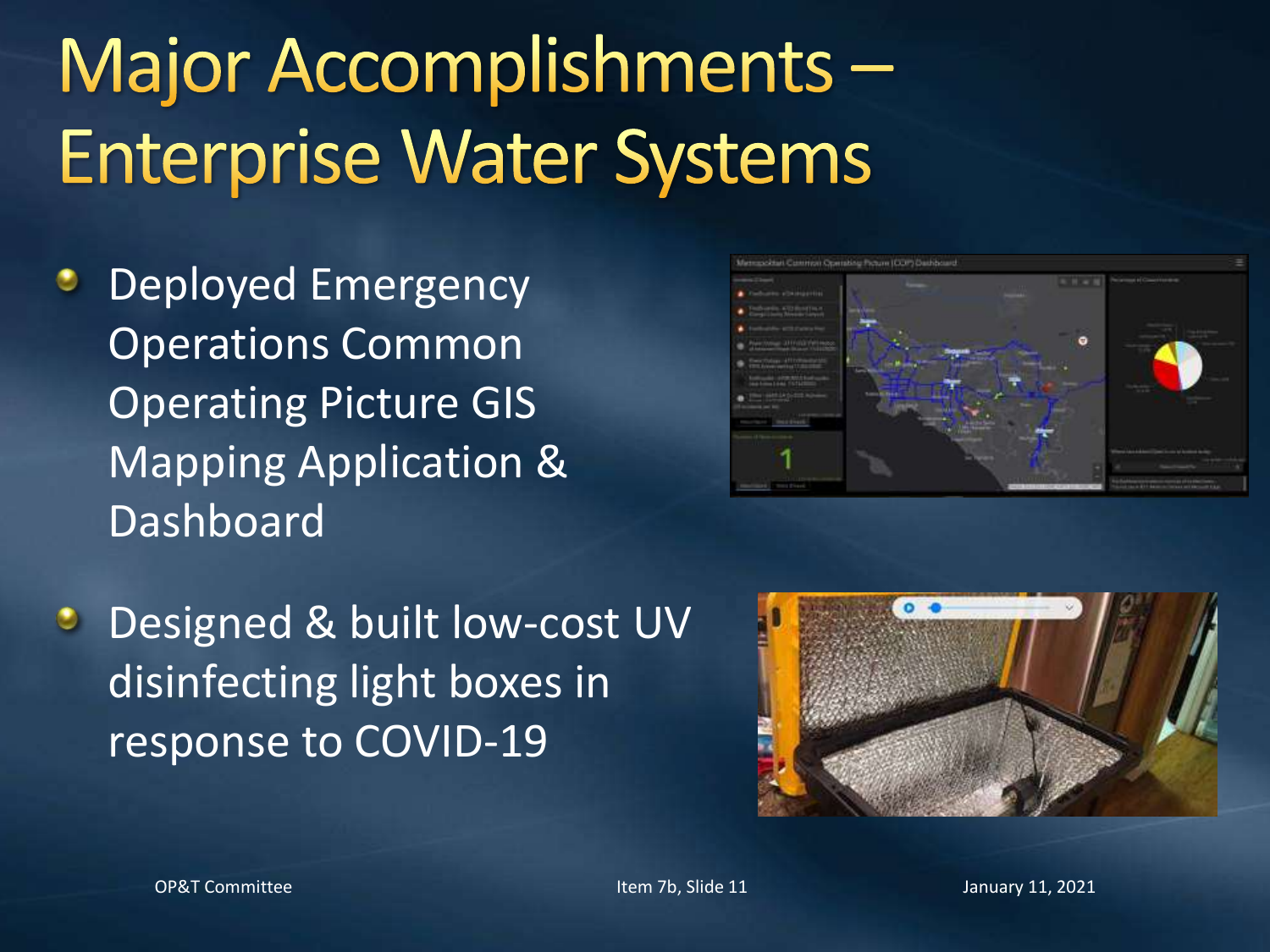#### **Major Accomplishments -**Infrastructure

- Enhanced Major Incident Management and On-Call Management Process
	- ٥ This process is using PagerDuty for incident reporting, alerting, tracking and root cause analysis

#### ۰ Cloud Initiatives

- Migrated MyHR (Peoplesoft) to Oracle Cloud Infrastructure  $\bullet$
- $\odot$ Migrated 15+ Servers / Applications to Microsoft Azure Gov Infrastructure
- $\bullet$ In the process of migrating 20+ Servers / Applications to Microsoft Azure Commercial Infrastructure
- Exchange (Email Server) In the process of migrating from On-Prem to  $\bullet$ Exchange Online

#### Technical Upgrades

- Performed Database, Server and Applications upgrades ۰
	- SQL Servers, Oracle DB's, EBS SSL Certs, Tax upgrades, Maximo Upgrade  $\bullet$ and BDMS

OP&T Committee The Item 7b, Slide 12 January 11, 2021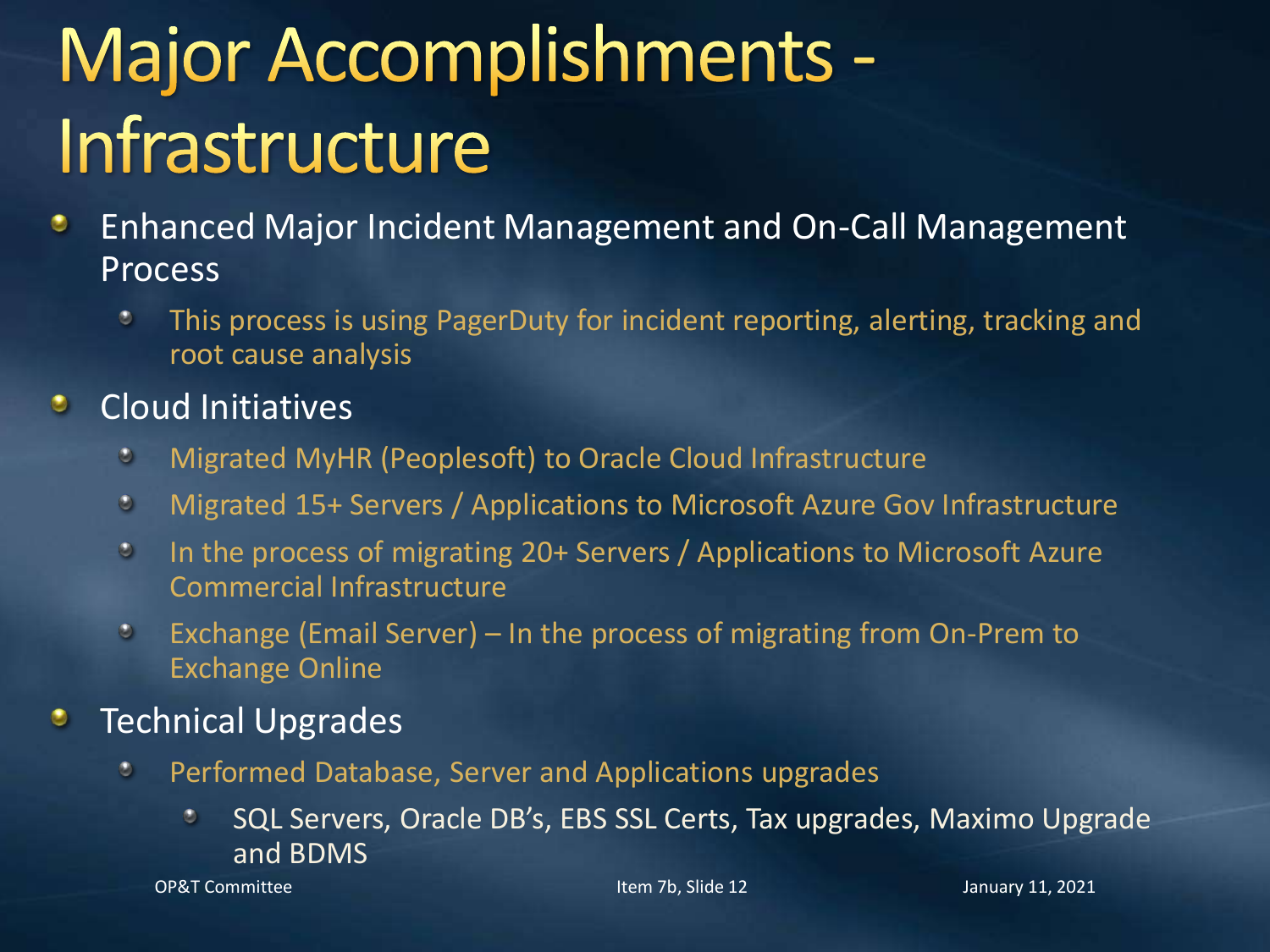#### Major Accomplishments -Infrastructure

#### Drone (UAV) Program

- Conducted 39 missions, edited & delivered 40+ videos  $\bullet$ 
	- **Solar Farm Thermal Assessments**  Developed an ArcGIS WebApp ۰ that shows thermal assessment map of the Jensen Solar Farm
	- **Multi-spectral Imagery Assessments of Dams and Reservoirs**  To detect possible seepage near our dams and reservoirs

#### Service Improvements

- Added Cloud based communication system (RingCentral) at Eagle Rock – Operations Control Center
- Transitioned Board and Committee meetings to Zoom online meeting  $\circ$ platform, incorporating Granicus streaming and public comment via teleconference
- $\bullet$ Continued implementation of new IT Service Management Tool "ServiceNow"

OP&T Committee The Item 7b, Slide 13 January 11, 2021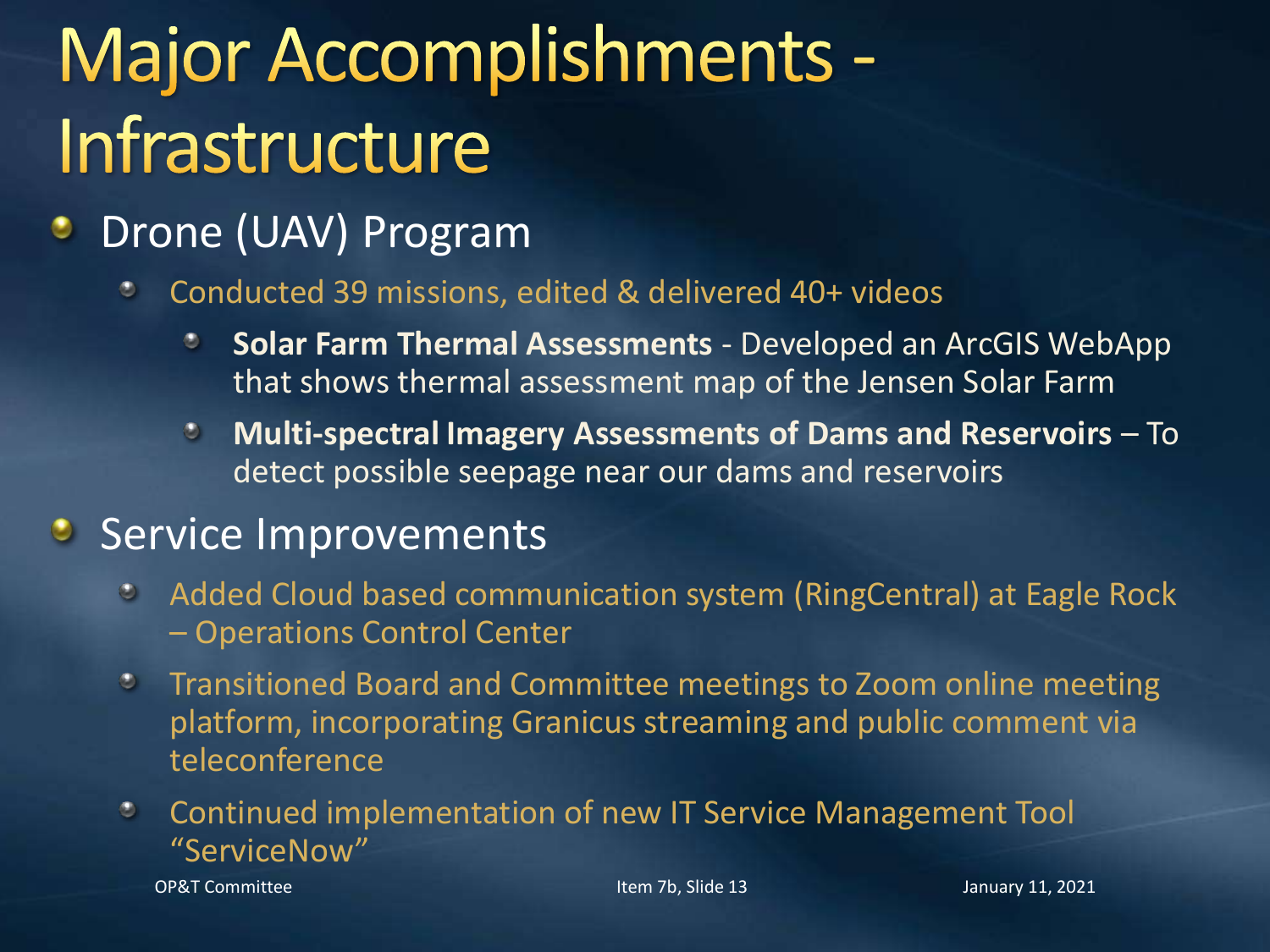## In-Flight Initiatives - PMO

#### Project Name

| $\mathbf{1}$   | <b>Datacenter Modernization</b>                      | 17 Eform Conversion Project                            |
|----------------|------------------------------------------------------|--------------------------------------------------------|
| $\overline{2}$ | SharePoint 2010 Workflow conversion project          | 18 Applications-Servers Upgrade from Old Windows OS    |
| 3              | <b>PC Replacement Project</b>                        | 19 P-Card implementation                               |
| 4              | Data Center Backup Infrastructure Upgrade            | 20 My Warehouse                                        |
| 5              | Exchange O365                                        | 21 Asset Monitoring and Management System              |
| 6              | Multi-Factor Authentication (YubiKey)                | 22 Desert Microwave Tower Site Upgrades (Phase 1 of 2) |
| 7              | IT Disaster Recover Upgrade                          | 23 Incident Reporting                                  |
| 8              | myHR - Tax Update, year-end tasks                    | 24 Check Printing Software Upgrade                     |
|                | 9 Budget System Replacement System                   | 25 Real Property Group Business System Replacement     |
|                | 10 Maximo Upgrade                                    | 26 Cognos Security Model                               |
|                | 11 Wi-Fi Upgrade                                     | 27 Fuel Management System Upgrade                      |
|                | 12 MWD Headquarters Boardroom Technology Upgrade     | <sup>28</sup> Migrate Oracle Apps to OCI               |
|                | 13 Information Technology Service Management System  | <sup>29</sup> VDI - GIS & WIN 7 Legacy Applications    |
|                | 14 Security Operations Center - End Point Protection | 30 MWDH2o.com Redesign                                 |
|                | 15 Control System Upgrade Phases 1 to 3              | 31 Emergency Radio Communications System Upgrade       |
|                | 16 Oracle 11g Database Upgrade                       | 32 Azure Commercial Migration                          |

OP&T Committee The Item 7b, Slide 14 January 11, 2021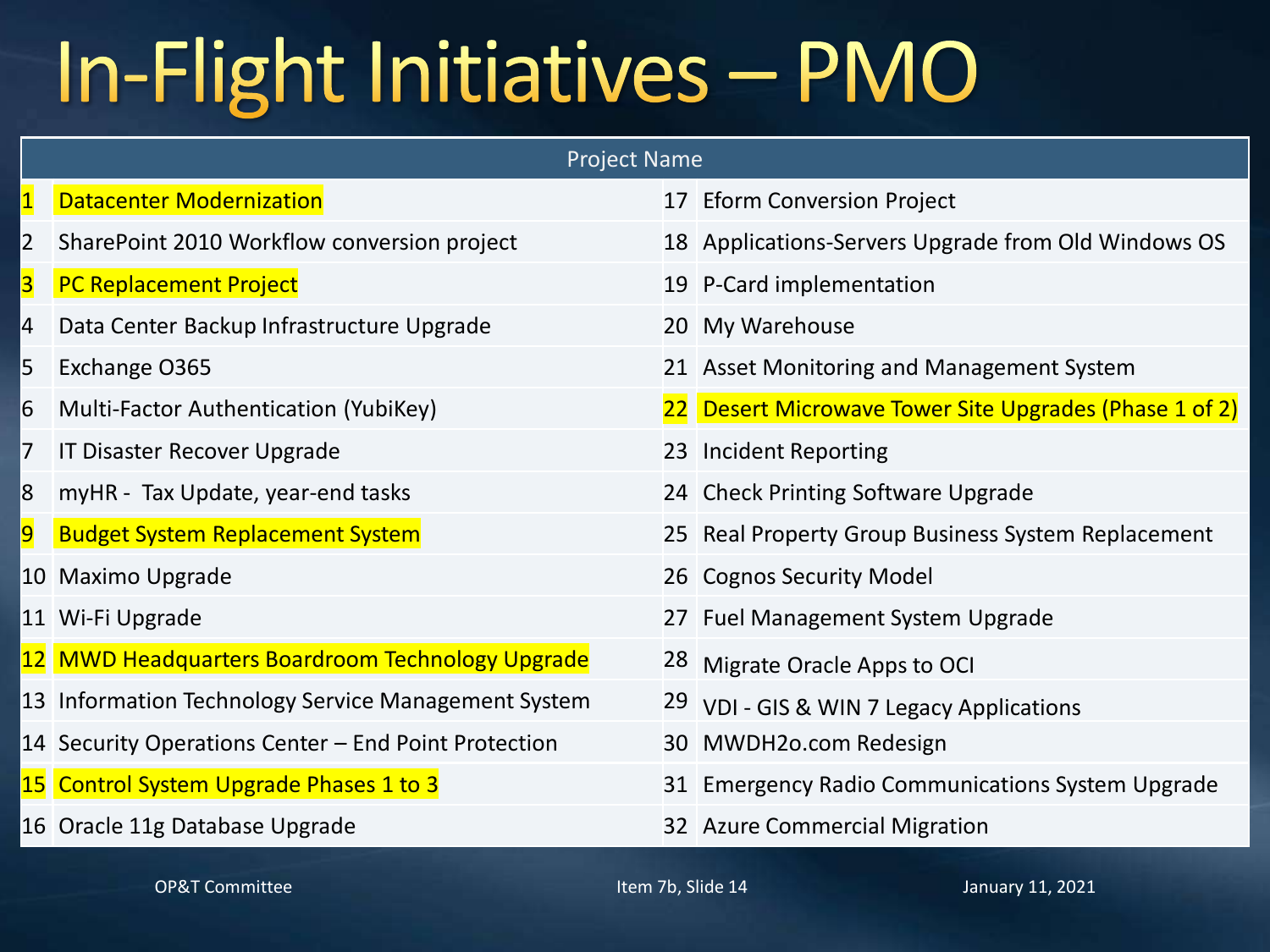## In-Flight Initiatives - PMO

| <b>Project Name</b>                                           |    |                                                                      |  |  |  |  |
|---------------------------------------------------------------|----|----------------------------------------------------------------------|--|--|--|--|
| 33 AMR System RTUs and Radio Modem Upgrade<br>(Phase 1 of 2)  |    | 44 ProjectWise - Good Sync                                           |  |  |  |  |
| 34 AP Imaging Enhancements                                    |    | 45 Security Operations Center - (Multiple)                           |  |  |  |  |
| ArchivEra (new software implementation)<br>by Admin. Services |    | 46 WINS Water Billing System Upgrade                                 |  |  |  |  |
| 36 BDMS Upgrade - Board Letters Archive                       | 47 | LIMS Upgrade and Reconfiguration, TNI<br>Implementation              |  |  |  |  |
| 37 Coresite Data Center - BD Network move                     | 48 | Windows 10 Build 1909 Upgrade Development and<br>Deployment          |  |  |  |  |
| 38 Digital Asset Optimization                                 | 49 | Hydraulic Modeling Analysis Toolkit and Water Quality<br>Calibration |  |  |  |  |
| 39 Enterprise Content Management Phase II                     |    | 50 Maximo Mobile Computing Upgrade                                   |  |  |  |  |
| 40 Enterprise Data Analytics                                  |    | 51 OC-88 Pump Station PLC Upgrade                                    |  |  |  |  |
| 41 Office 365 (additional Teams functionality, Stream)        |    | 52 Payment Process Improvement Project                               |  |  |  |  |
| 42 OMC / OEM 13c Upgrade / Migration                          |    | 53 Shop Management System Project                                    |  |  |  |  |